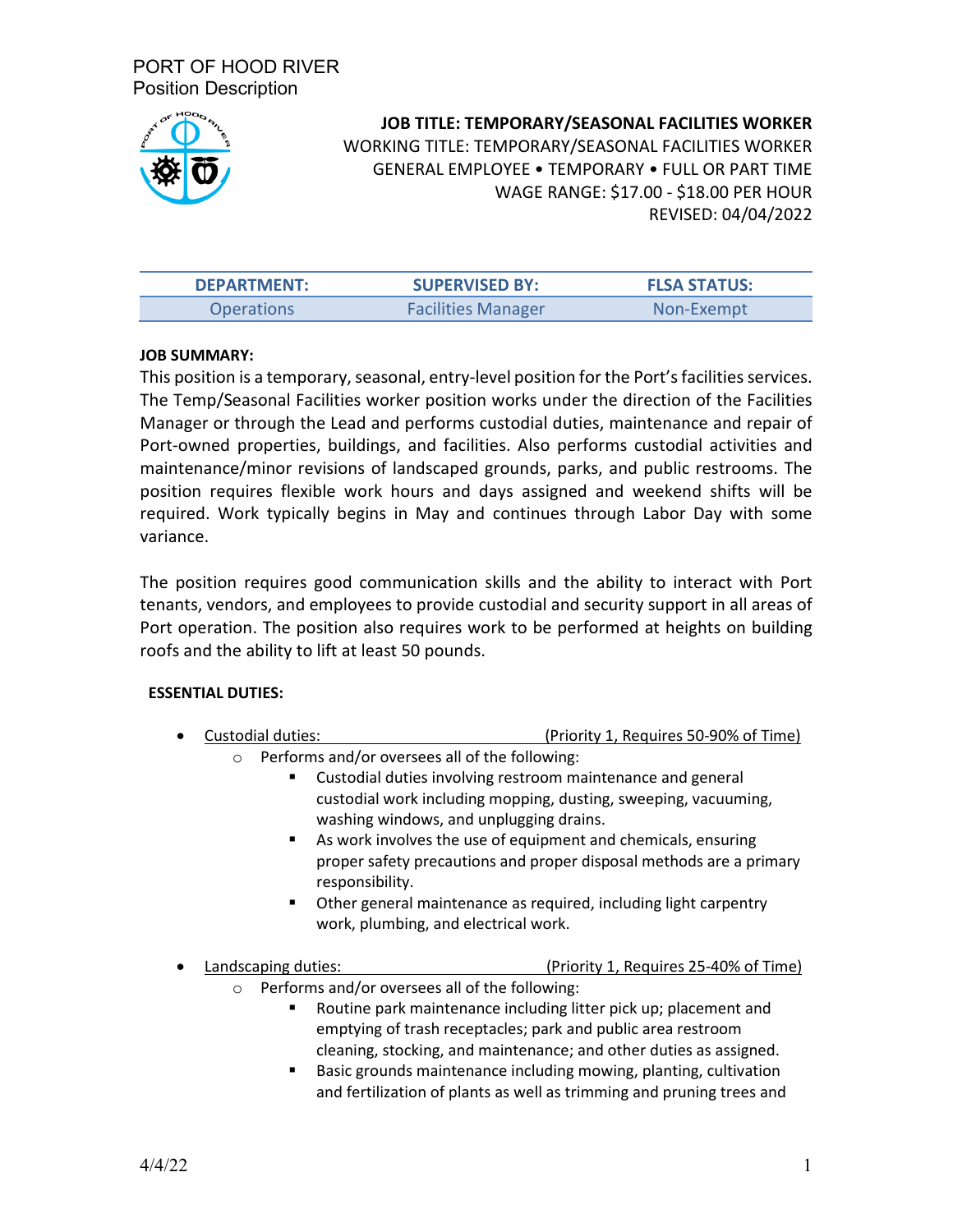shrubs.

- Security duties: \_\_\_ (Priority 2, Requires 1% of Time) o Crowd and traffic control, clearing parks of people and locking up all Port
	- properties.

#### **NON-ESSENTIAL DUTIES:**

• As assigned.

## **SUPERVISION:**

The Temp/Seasonal Facilities Worker works under general supervision of the Facilities Manager or through the Lead. New or unusual assignments or situations receive guidance from the Facilities Manager. Guidance is communicated orally and/or in writing, and results are reviewed for accuracy and to assure use of proper methods.

#### **SUPERVISORY RESPONSIBILITIES:**

None.

## **MINIMUM QUALIFICATIONS:**

- **Education:** High school diploma preferred.
- **Experience:** Basic knowledge of custodial and facilities maintenance procedures preferred.
- **Approvals:** None.
- **Certifications:** Valid driver's license preferred.
- **Pass pre-employment background check.**

#### **REQUIRED KNOWLEDGE, SKILLS, ABILITIES:**

• Must be able to accept and carry out basic instructions with a minimal supervision.

#### **WORK ENVIRONMENT:**

Work occurs out of doors on Port grounds, indoors in Port buildings and facilities.

#### **PHYSICAL DEMANDS:**

Requires strength and mobility for this setting, including prolonged periods working out of doors in extreme environments. Work frequently requires lifting objects weighing more than 50 pounds each. Physical demands include climbing, lifting, bending, manual labor of all kinds, and standing in one place for prolonged periods of time. Corrected vision sufficient for use of computers.

# **RELATIONSHIP WITH OTHERS:**

The Temporary/Seasonal Facilities Worker has regular telephone or in-person contact with employees of other departments as well as frequent face-to-face interactions with members of the general public to provide and exchange information. Contact typically involves receiving and responding to maintenance requests; providing and clarifying information; and communicating Port policies and procedures. Communication is typically verbal but some written communication may be required.